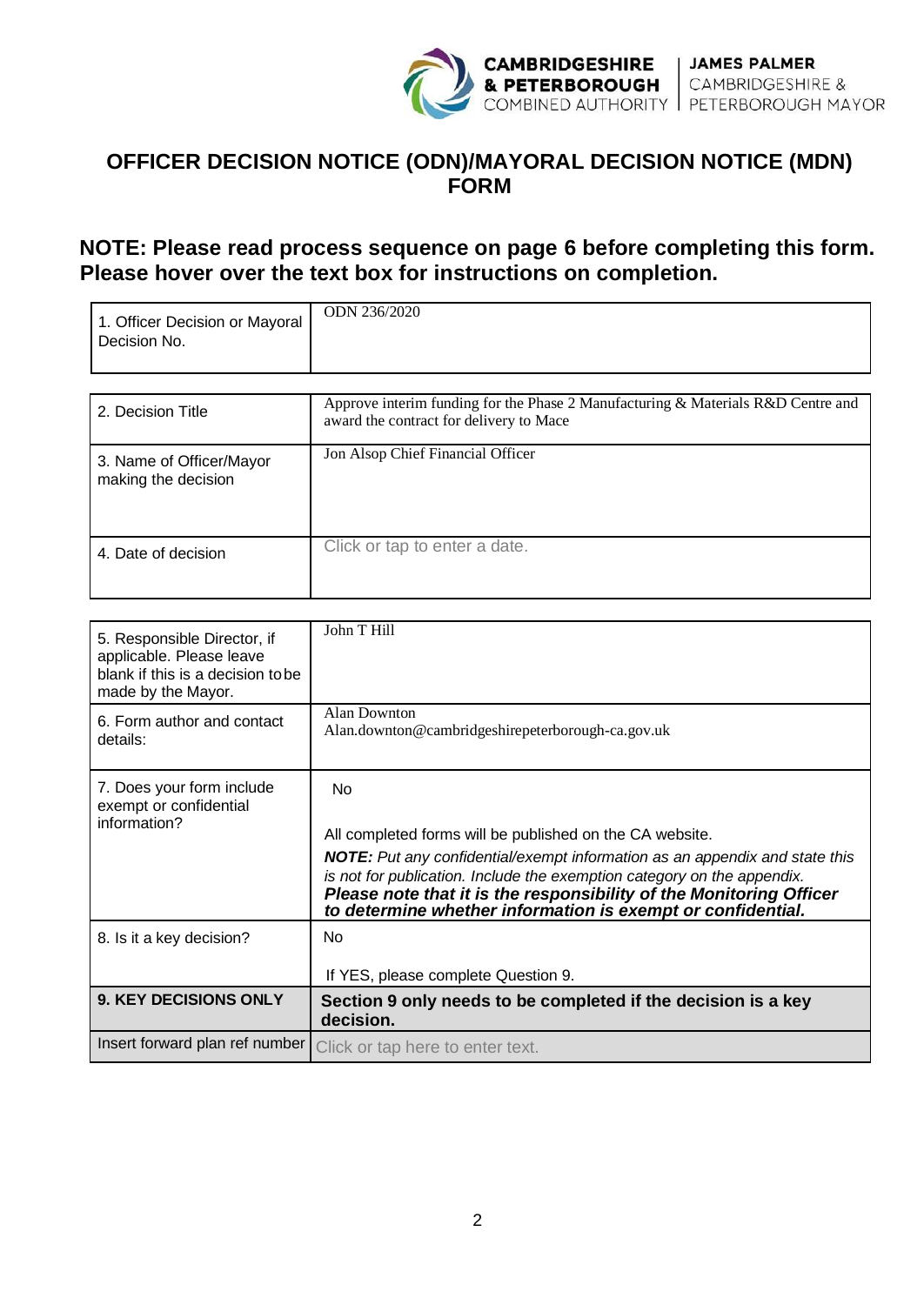

| Date of decision                                                      | Click or tap here to enter text. |
|-----------------------------------------------------------------------|----------------------------------|
| Date report published<br>on the website                               | Click or tap here to enter text. |
| <b>Implementation Date</b>                                            | Click or tap to enter a<br>date. |
| Does the report have an<br>annex that contains exempt<br>information? | Choose an item.                  |

| 10. Description of<br>decision/proposal                                  | The Chief Finance Officer agreed:                                                                                                                                                                                                                                                                                                                                                                                                                                                  |  |  |
|--------------------------------------------------------------------------|------------------------------------------------------------------------------------------------------------------------------------------------------------------------------------------------------------------------------------------------------------------------------------------------------------------------------------------------------------------------------------------------------------------------------------------------------------------------------------|--|--|
| <b>Please consult with Legal</b><br>prior to completing this<br>section. | $(a)$ to instruct Mace to continue with the design, cost and programme<br>management of the delivery of the Phase 2 Manufacturing & Material s<br>R&D Centre<br>(b) to approve to spend £494,000.00 of Getting Building Funds for the                                                                                                                                                                                                                                              |  |  |
|                                                                          | University of Peterborough Phase 2 project to complete the design and<br>business case                                                                                                                                                                                                                                                                                                                                                                                             |  |  |
| 11. Authorisation                                                        | This decision has been taken under:                                                                                                                                                                                                                                                                                                                                                                                                                                                |  |  |
| <b>Please consult with</b><br>Legal prior to<br>completing this section. | 1. Chapter 17 paragraph 3.5 page 154 "Contracts within EU<br>thresholds up to £500,000.00. The Chief Financial Officer or<br>the Monitoring Officer can award a contract up to £500,000.00<br>in value upon receipt of a contract award report."<br>2. That decision being<br>a. to set a budget and<br>b. to award a contract                                                                                                                                                     |  |  |
|                                                                          | and                                                                                                                                                                                                                                                                                                                                                                                                                                                                                |  |  |
|                                                                          | 3. Per MDN 28-2020 "The Mayor, in consultation with the Combined<br>Authority Board, to approve the allocation of the sums required to<br>progress the Peterborough University Phase 2 Manufacturing and<br>Materials Research & Development Centre to complete the design<br>and business case from the Getting Building Funding from<br>Ministry of Housing, Communities and Local Government<br>(MHCLG), subject to that sum being agreed by the CPCA's<br>Section 73 Officer;" |  |  |
|                                                                          | Click or tap here to enter text.                                                                                                                                                                                                                                                                                                                                                                                                                                                   |  |  |
|                                                                          | Click or tap here to enter text.                                                                                                                                                                                                                                                                                                                                                                                                                                                   |  |  |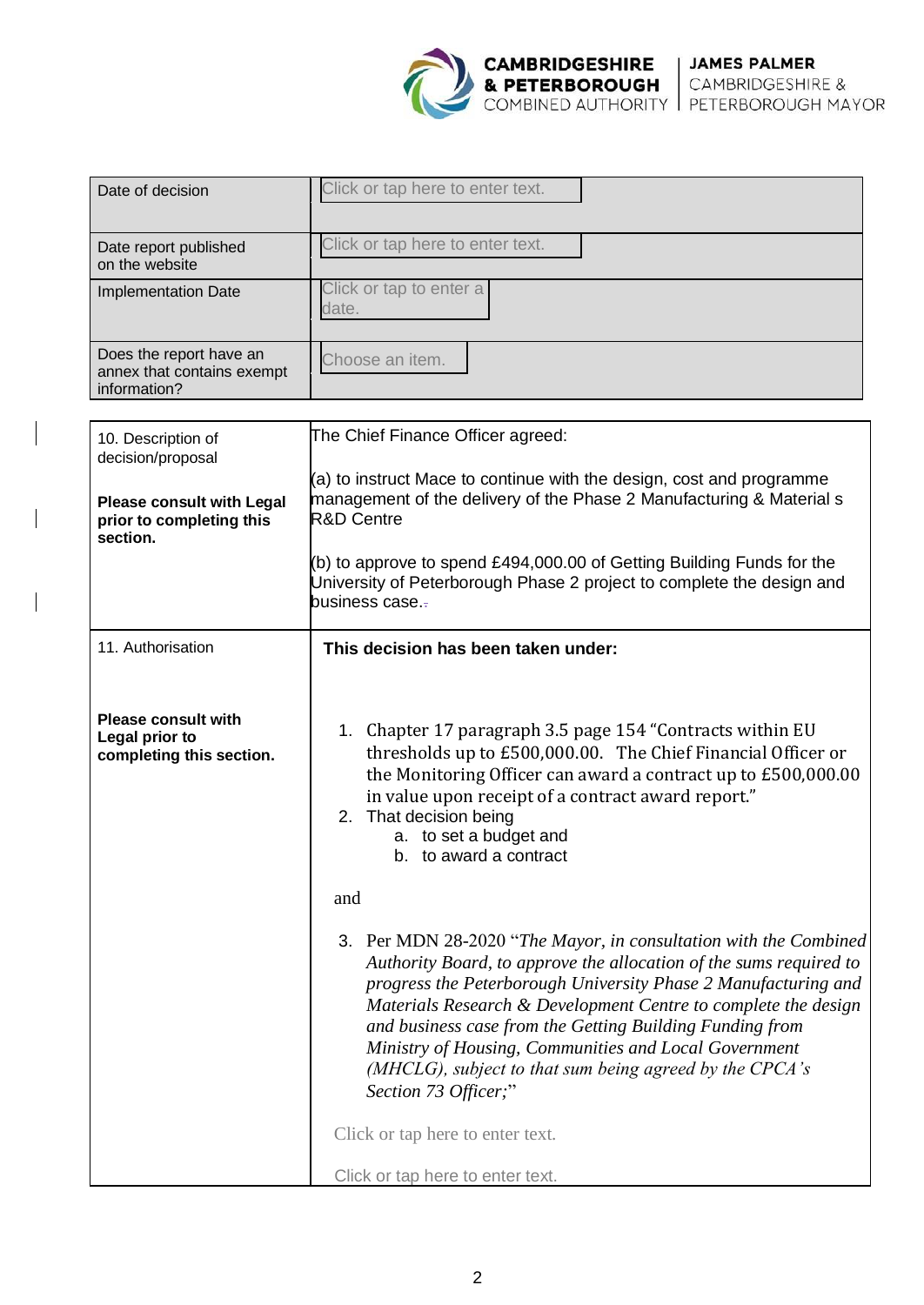**CAMBRIDGESHIRE** JAMES PALMER<br>
& PETERBOROUGH CAMBRIDGESHIRE &<br>
COMBINED AUTHORITY PETERBOROUGH MAYOR

| 12. Background Information | As part of the Mayoral priorities the CPCA is working to deliver a new<br>University of Peterborough, which includes an R&D building as the<br>second Phase. The CPCA has, on behalf of the project, secured GBF<br>funding of £14.6m to deliver the project and has already completed a<br>contract for the design and management of the project and instructed an<br>initial £154,564.90 against a total value of £855,000 to enable Mace to<br>commence the design work. This being approved under the previous<br>ODN 218/2020 |
|----------------------------|------------------------------------------------------------------------------------------------------------------------------------------------------------------------------------------------------------------------------------------------------------------------------------------------------------------------------------------------------------------------------------------------------------------------------------------------------------------------------------------------------------------------------------|
|                            | The £154,564.90 are now spent and to ensure the project remains on<br>track, the next phase needs to be instructed in advance of the January 21<br>CA board paper.                                                                                                                                                                                                                                                                                                                                                                 |

 $\overline{\phantom{a}}$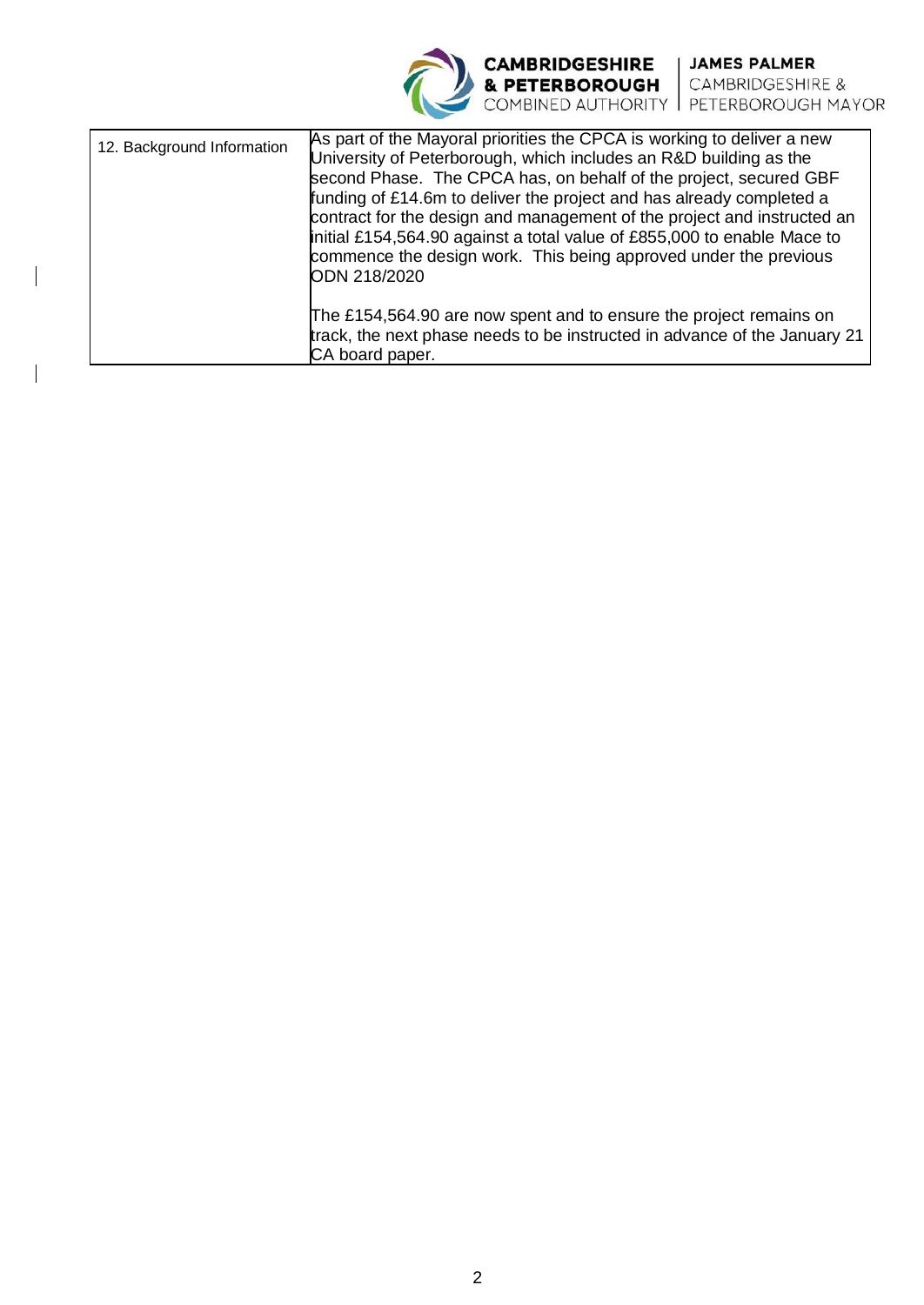**CAMBRIDGESHIRE** JAMES PALMER<br>
& PETERBOROUGH CAMBRIDGESHIRE &<br>
COMBINED AUTHORITY PETERBOROUGH MAYOR

| 13. Alternative options<br>considered.                                                                                      | List alternative options considered and rejected including the reason for<br>rejection. NOTE: Do not leave this section blank or put 'None'. There is always an<br>alternative even if it is to do nothing.                                                                                                                                                           |                               |                                                                                                                                                                                                                                                                                            |  |
|-----------------------------------------------------------------------------------------------------------------------------|-----------------------------------------------------------------------------------------------------------------------------------------------------------------------------------------------------------------------------------------------------------------------------------------------------------------------------------------------------------------------|-------------------------------|--------------------------------------------------------------------------------------------------------------------------------------------------------------------------------------------------------------------------------------------------------------------------------------------|--|
|                                                                                                                             | Delay design progression until Jan 21 – this would put the funding and whole<br>1.<br>UoP project at risk<br>Mace have been working at risk for a few weeks and this ODN must be signed<br>2.<br>by Friday, 27 <sup>th</sup> November 20 to ensure unbroken continuity to the overall<br>programme                                                                    |                               |                                                                                                                                                                                                                                                                                            |  |
| 14. Financial Implications                                                                                                  |                                                                                                                                                                                                                                                                                                                                                                       |                               |                                                                                                                                                                                                                                                                                            |  |
|                                                                                                                             | Costs up to 31.1.2021                                                                                                                                                                                                                                                                                                                                                 |                               |                                                                                                                                                                                                                                                                                            |  |
|                                                                                                                             | <b>RIBA Design</b>                                                                                                                                                                                                                                                                                                                                                    | $\pmb{\mathsf{f}}$<br>249,000 |                                                                                                                                                                                                                                                                                            |  |
|                                                                                                                             | Procurement of                                                                                                                                                                                                                                                                                                                                                        |                               |                                                                                                                                                                                                                                                                                            |  |
|                                                                                                                             | Commercial operator                                                                                                                                                                                                                                                                                                                                                   | £<br>100,000                  |                                                                                                                                                                                                                                                                                            |  |
|                                                                                                                             | <b>Car Park Alterations</b>                                                                                                                                                                                                                                                                                                                                           | £<br>80,000                   |                                                                                                                                                                                                                                                                                            |  |
|                                                                                                                             | Transport, Acoustic &<br>Fire                                                                                                                                                                                                                                                                                                                                         | £<br>50,000                   |                                                                                                                                                                                                                                                                                            |  |
|                                                                                                                             | <b>Architect Costs</b>                                                                                                                                                                                                                                                                                                                                                | $\pmb{\mathsf{f}}$<br>15,000  |                                                                                                                                                                                                                                                                                            |  |
|                                                                                                                             |                                                                                                                                                                                                                                                                                                                                                                       | £<br>494,000                  |                                                                                                                                                                                                                                                                                            |  |
|                                                                                                                             | week.                                                                                                                                                                                                                                                                                                                                                                 |                               | These costs will ensure the programme gets to the end of Jan 21 and<br>caters for RIBA stage 3 design sign off. Costs for the contractor,<br>Bowmer & Kirkland, which will take them up until end of Jan 21 will be<br>in another ODN as these won't be available until later part of this |  |
| 15. Comments from finance<br>team                                                                                           | This project and its actions are now being undertaken at pace to ensure that the conditions of the<br>GBF funding are met, in particular the delivery deadline of the building. To not undertake the<br>actions in this ODN will delay the project and potentially cause its failure resulting in the<br>potential return of funding to BEIS and reputational damage. |                               |                                                                                                                                                                                                                                                                                            |  |
|                                                                                                                             | The costs stated above should ensure programme continuity until the commercial viability of the<br>project has been established to enable release of the balance of the $£14.6m$ allocation within the<br>CPCA's budget.                                                                                                                                              |                               |                                                                                                                                                                                                                                                                                            |  |
|                                                                                                                             | £7.3m of the Getting Building Fund has already been received by the CPCA from BEIS and<br>therefore there are no wider implications on the CPCA budget or finances.                                                                                                                                                                                                   |                               |                                                                                                                                                                                                                                                                                            |  |
| 16. Comments from legal team                                                                                                | The Call Off Contract has been reviewed by Legal Services and a Notice of Extension in<br>accordance with the terms and conditions has been drafted which is fit for CPCA's purpose                                                                                                                                                                                   |                               |                                                                                                                                                                                                                                                                                            |  |
|                                                                                                                             |                                                                                                                                                                                                                                                                                                                                                                       |                               |                                                                                                                                                                                                                                                                                            |  |
|                                                                                                                             |                                                                                                                                                                                                                                                                                                                                                                       |                               |                                                                                                                                                                                                                                                                                            |  |
| 17. Consultation<br><b>Please retain emails to</b><br>show the relevant<br>officers have approved<br>the decision/proposal. |                                                                                                                                                                                                                                                                                                                                                                       |                               | Please insert the name of<br>consultee and date of written<br>approval or insert N/A                                                                                                                                                                                                       |  |
|                                                                                                                             | <b>Chief Executive</b>                                                                                                                                                                                                                                                                                                                                                |                               | Name and Date or N/A Choose an<br>item.                                                                                                                                                                                                                                                    |  |
|                                                                                                                             | Responsible Director/Chief Officer                                                                                                                                                                                                                                                                                                                                    |                               | John Hill 25.11.20 Choose an item.                                                                                                                                                                                                                                                         |  |
|                                                                                                                             | <b>Monitoring Officer</b>                                                                                                                                                                                                                                                                                                                                             |                               | Robert Parkin 25.11.20 Name                                                                                                                                                                                                                                                                |  |
|                                                                                                                             | S73                                                                                                                                                                                                                                                                                                                                                                   |                               | Robert Emery 25.11.20Choose an<br>item.                                                                                                                                                                                                                                                    |  |
|                                                                                                                             | Lawyer                                                                                                                                                                                                                                                                                                                                                                |                               | David Cox 25.11.20 Choose an item.                                                                                                                                                                                                                                                         |  |
|                                                                                                                             |                                                                                                                                                                                                                                                                                                                                                                       |                               | Vanessa Ainsworth, Finance Manager<br>24.11.20                                                                                                                                                                                                                                             |  |

 $\overline{\phantom{a}}$ 

 $\overline{\phantom{a}}$ 

 $\overline{\phantom{a}}$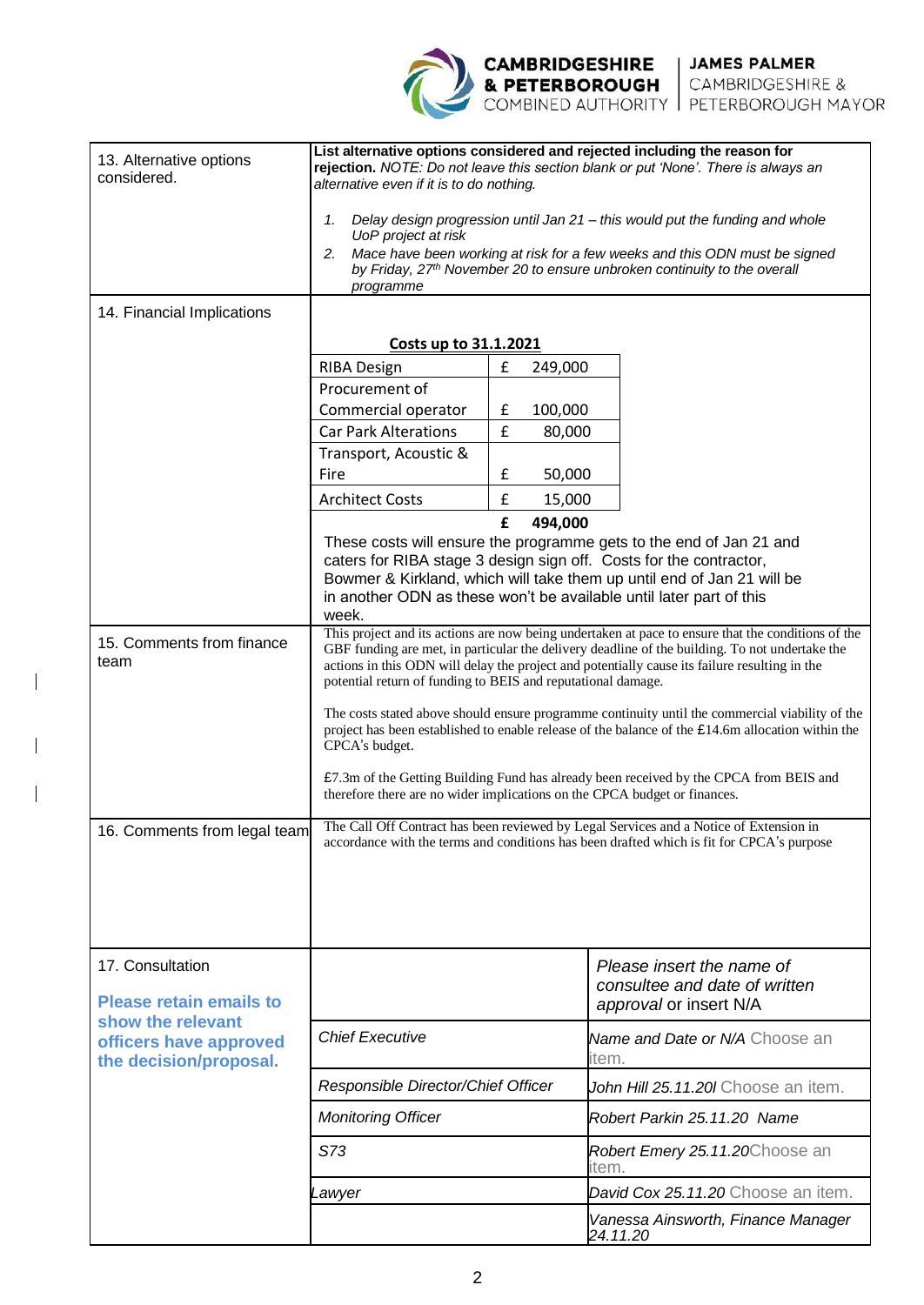

| 18. Declarations/Conflicts of<br>Interests (only if the decision<br>falls under the 'Express'<br>authorisation' category) | Click or tap here to enter text. |
|---------------------------------------------------------------------------------------------------------------------------|----------------------------------|
|                                                                                                                           |                                  |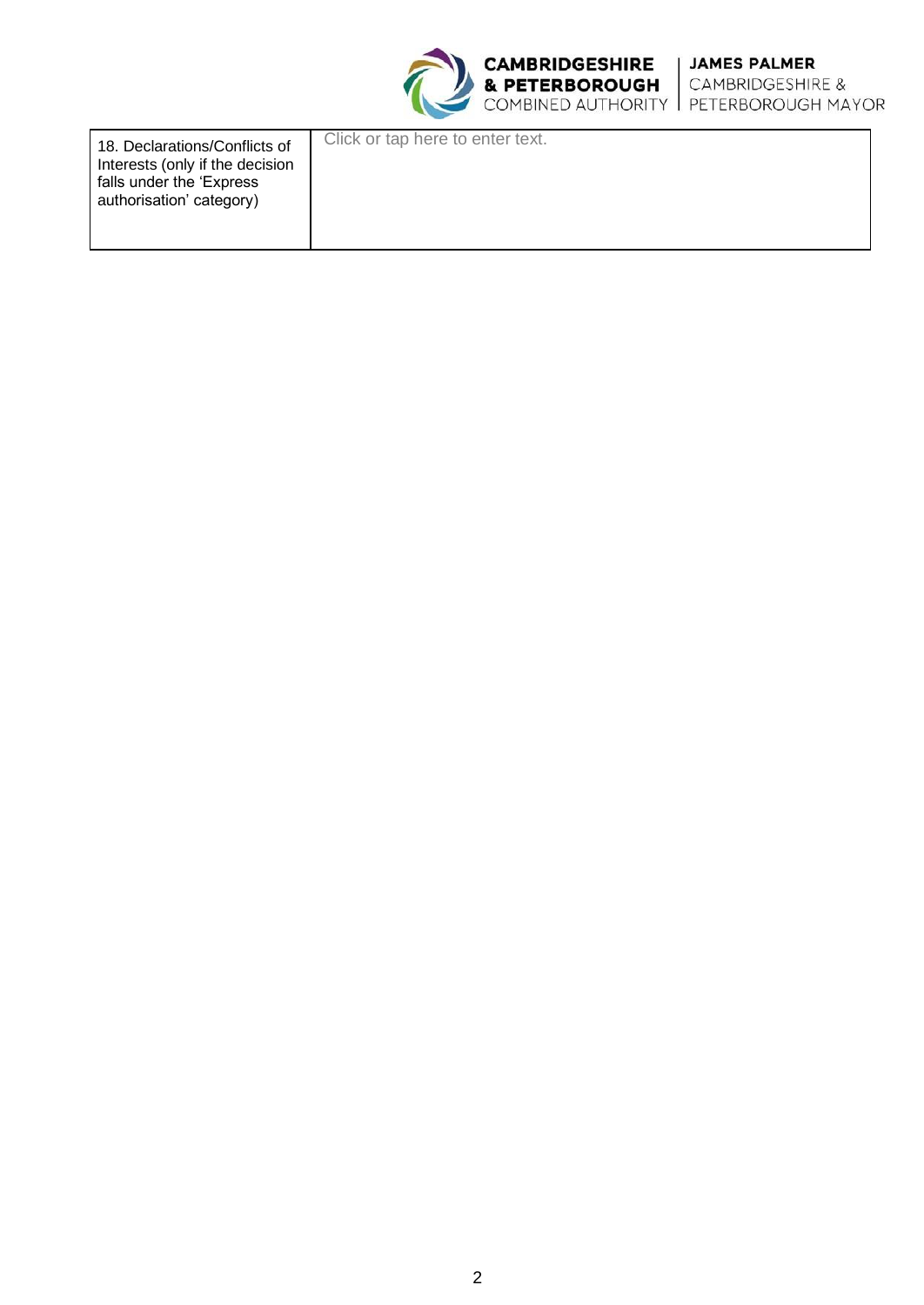

| 19. Supporting<br>documentation - please<br>include any relevant reports                                                                                  | Click or tap here to enter text.                                                                                                                                                          |             |
|-----------------------------------------------------------------------------------------------------------------------------------------------------------|-------------------------------------------------------------------------------------------------------------------------------------------------------------------------------------------|-------------|
|                                                                                                                                                           | NOTE - all of this information must be retained for public inspection for<br>a period of at least 4 years - there is no provision for the release of<br>exempt/confidential information). |             |
| 20. Officer/Mayor signature                                                                                                                               |                                                                                                                                                                                           | <b>Date</b> |
|                                                                                                                                                           | Signature: Jonathe Alop<br>Name: Jon Alsop                                                                                                                                                | 25/11/202   |
| 21.<br>Please send the completed, signed form to Sue Hall. The Decision will be recorded<br>on the Decision Notice Register and published on the website. |                                                                                                                                                                                           |             |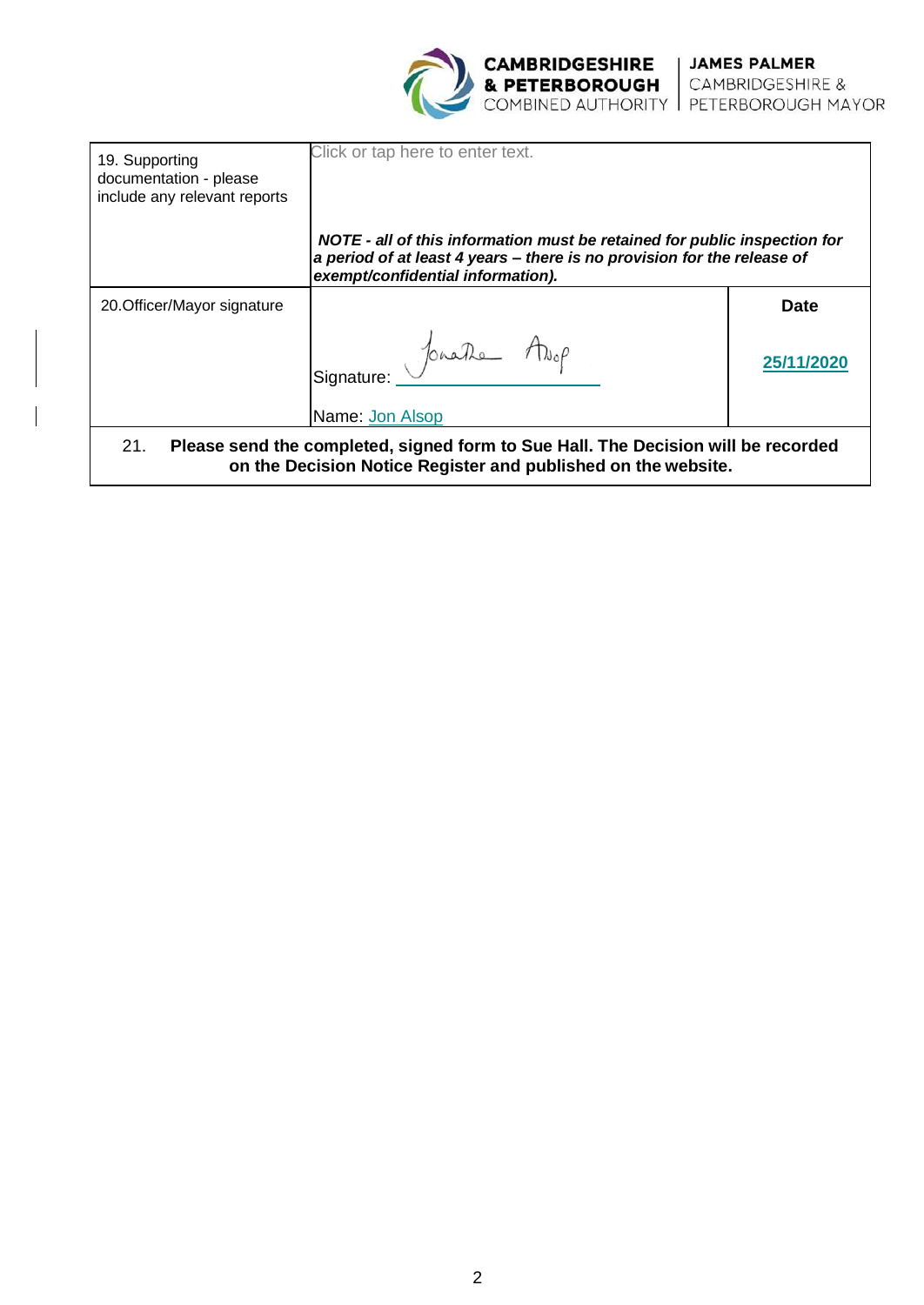

#### **Officer or Mayoral Decision Notice**

Where an officer or the Mayor makes a decision, including under specific delegation from a meeting of a decision-making body, the effect of which is

- (a) to grant a permission or licence,
- (b) to affect the rights of an individual; or

(c) to award a contract or incur expenditure, the decision-making officer must produce a written record of the decision as soon as reasonably practicable after the decision has been made.

## **Key Decisions**

- 1. A "key decision" means a decision, which in the view of the Overview and Scrutiny Committee is likely to:
- (a) result in the Combined Authority spending or saving a significant amount, compared with the budget for the service or function the decision relates to;
- or (b) have a significant effect on communities living or working in an area made up of two or more wards or electoral divisions in the area.
- 2. When assessing whether or not a decision is a key decision, Members must consider all the circumstances of the case. However, a decision which results in a significant amount spent or saved will not generally be considered to be a key decision if that amount is less than £500,000.
- 3. A key decision which is considered to have a 'significant' effect on communities should usually be of a strategic rather than operational nature and have an outcome which will have an effect upon a significant number of people living or working in the area and impact upon: (a) the amenity of the community or; (b) quality of service provided by the Authority
- 4. Subject as below, a key decision may not be taken by the decision maker unless: (a) it is in the Forward Plan on the Combined Authority's website; (b) at least 28 clear days' notice has been given, or if this is impracticable, the decision has complied with the provisions set out in paragraph 12 or 13 below as they may apply; and (c) notice of the meeting has been given in accordance with these rules.